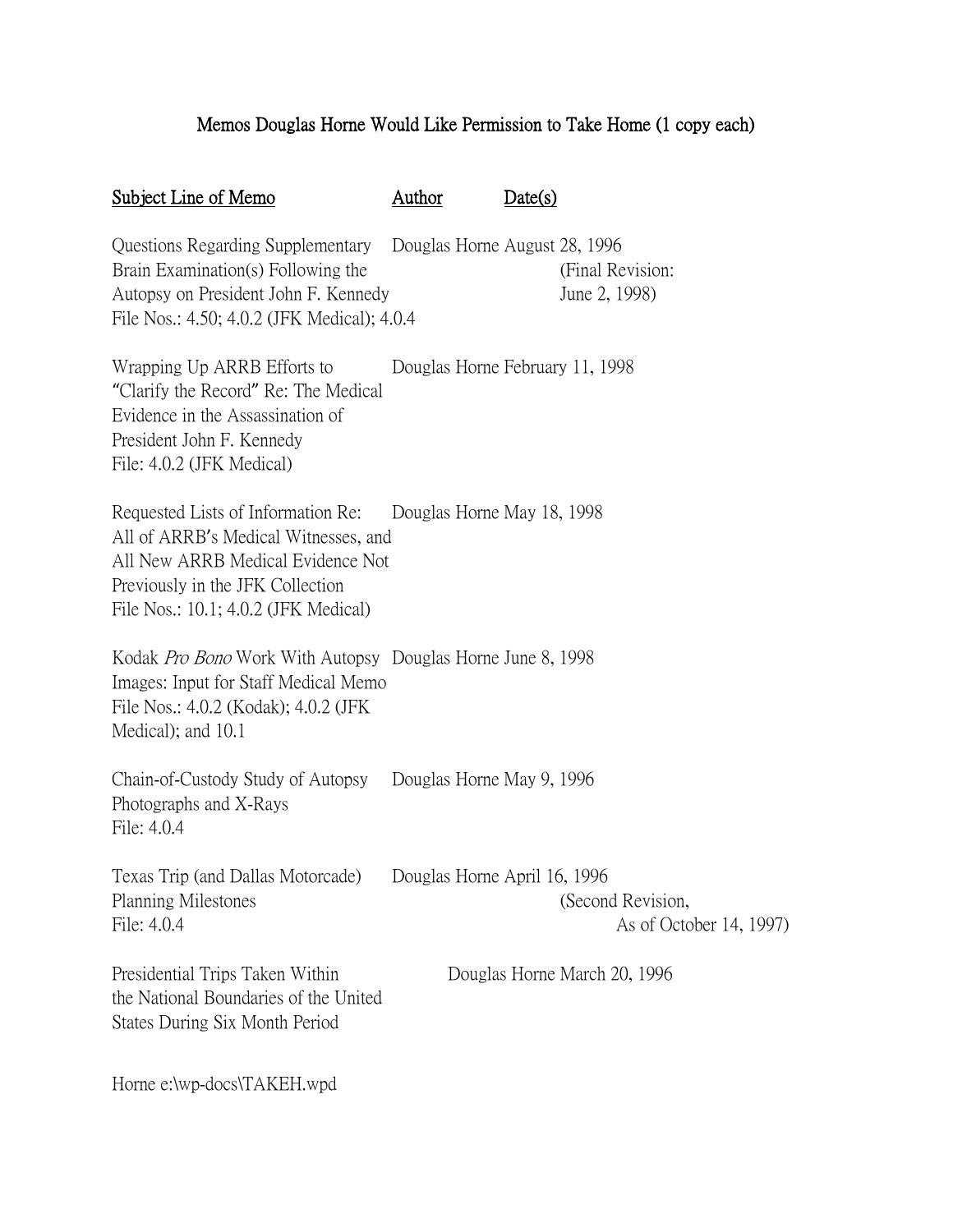Preceding the Assassination File: 4.0.4

| Chain-of-Custody Discrepancy<br>Re: Original Copy of President<br>John F. Kennedy's Autopsy Protocol<br>File: 4.0.2 (JFK Medical)                                                                   | Douglas Horne July 24, 1996    |                                |
|-----------------------------------------------------------------------------------------------------------------------------------------------------------------------------------------------------|--------------------------------|--------------------------------|
| More on Chain-of-Custody<br>Discrepancy Re: Original Copy of<br>President John F. Kennedy's Autopsy<br>Protocol<br>File: 4.0.2 (JFK Medical)                                                        | Douglas Horne August 2, 1996   |                                |
| Oswald's DD 1173 I.D. Card<br>File Nos.: 4.0.4; 4.50                                                                                                                                                | Douglas Horne August 7, 1996   | (Revised February<br>20, 1997) |
| Examination of Zapruder Films<br>Held by National Archives<br>File: 4.0.2 (Zapruder Film)                                                                                                           | Douglas Horne August 2, 1996   |                                |
| Examination of Zapruder Film<br>Original and Selected Copies at the<br>National Archives<br>File: 4.0.2 (Zapruder Film)                                                                             | Douglas Horne April 9, 1997    |                                |
| Examination of Assassination Re-<br>enactment Films and Secret Service<br>Copies $1 \& 2$ of the Zapruder Film at the<br>National Archives on October 15, 1997<br>File: 4.0.2 (Photographic Issues) | Douglas Horne October 17, 1997 |                                |
| Examination of LMH Company<br>Zapruder Films in the Office of<br>Jamie Silverberg on April 10, 1997                                                                                                 | Douglas Horne April 15, 1997   |                                |
| Horne e:\wp-docs\TAKEH.wpd                                                                                                                                                                          |                                |                                |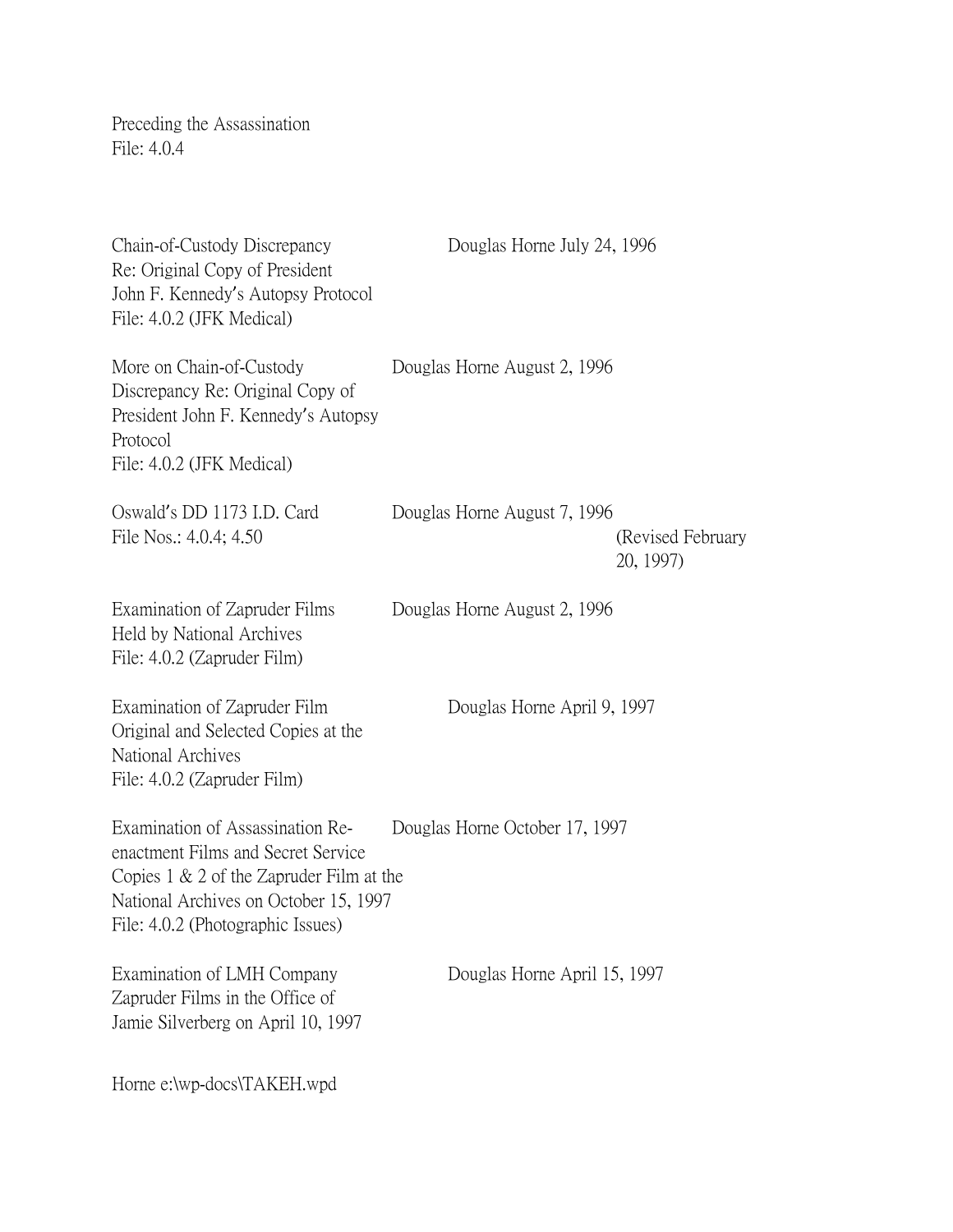File: 4.0.2 (Zapruder Film)

Rationale for Having an Independent Douglas Horne August 6, 1996 Third Party Examine the Authenticity of the Zapruder Film File: 4.0.2 (Zapruder Film)

Topic Outline: Reasons Why Some Douglas Horne March 28, 1997 Researchers Doubt the Authenticity of What Is Purported to be the Original Zapruder Film File: 4.0.2 (Zapruder Film)

| Interviews With Former NPIC<br>Employees About Their Involvement<br>With the Zapruder Film in November<br>1963<br>File: 4.0.2 (Zapruder Film) | Douglas Horne July 16, 1997    |
|-----------------------------------------------------------------------------------------------------------------------------------------------|--------------------------------|
| Chronology of Document Releases<br>Related to the Formulation of U.S.<br>Foreign Policy on Cuba<br>File: 4.0.4 (Cuba Documents)               | Douglas Horne October 27, 1997 |
| Chronology of Document Releases<br>Related to U.S. Foreign Policy in<br>Vietnam<br>File: 4.0.4 (Vietnam Documents)                            | Douglas Horne October 27, 1997 |
| Analysis of Media Reports on<br>President Kennedy's Wounds<br>File: 4.0.2 (JFK Medical)                                                       | Douglas Horne Unknown          |
| Master List of Medical Testimony<br>and Records                                                                                               | Douglas Horne Unknown          |
| Horne e:\wp-docs\TAKEH.wpd                                                                                                                    |                                |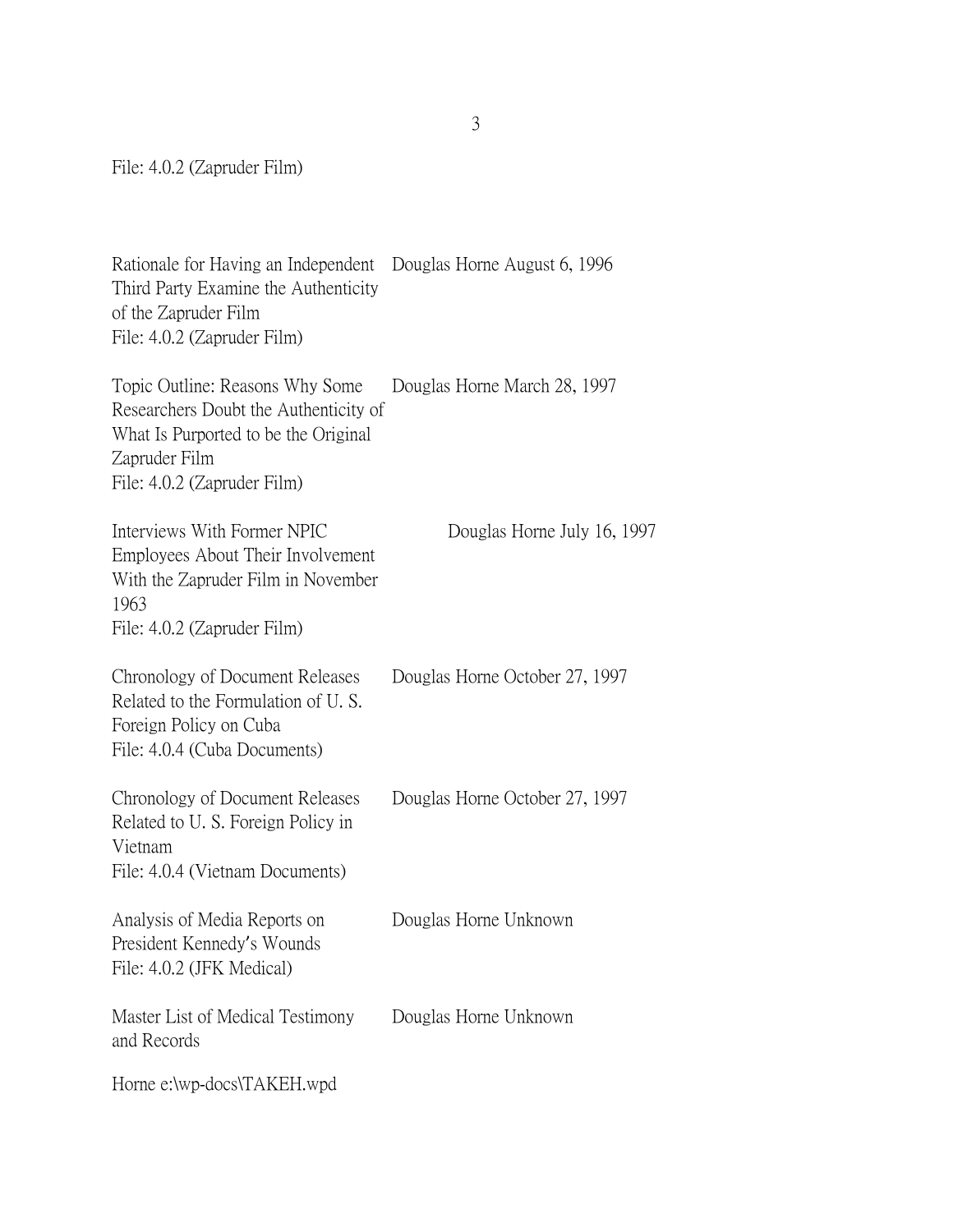| Clarification of Sibert-O'Neill FBI<br>Report of 11/22/63 (and Sibert and<br>O'Neill HSCA Interviews)<br>File: 4.0.2 (JFK Medical)                                                    | Douglas Horne July 22, 1963   |                       |
|---------------------------------------------------------------------------------------------------------------------------------------------------------------------------------------|-------------------------------|-----------------------|
| Possible Subpoenas of Jerrol Custer<br>and Ed Reed<br>File: 4.0.2 (JFK Medical)                                                                                                       | Douglas Horne August 12, 1997 |                       |
| Resolution of Questions Posed by<br>Apparent Anomalies in the<br>Digitized Version of Autopsy<br>Photograph No. 43<br>Files: 4.0.2 (JFK Medical) and<br>4.0.2 (Kodak)                 | Douglas Horne April 22, 1998  |                       |
| ARRB Efforts to "Clarify the Record" Douglas Horne May 4, 1998<br>Regarding the Medical Evidence in<br>the Assassination of President John<br>F. Kennedy (draft $# 5$ )<br>File: 10.1 |                               |                       |
| Follow-On Questions for Dr. "J"<br>Thornton Boswell<br>File: 4.0.5 (Boswell)                                                                                                          | Douglas Horne Feb 5, 1997     |                       |
| Parkland Hospital Medical Personnel Douglas Horne November 22, 1996<br>File: 4.0.2 (JFK Medical)                                                                                      |                               | (Revised Dec 6, 1996) |
| Apparent Anomalies in Zapruder Film Douglas Horne April 21, 1997<br>When Viewed on Commercial CD-ROM                                                                                  |                               |                       |
| Horne e:\wp-docs\TAKEH.wpd                                                                                                                                                            |                               |                       |

4